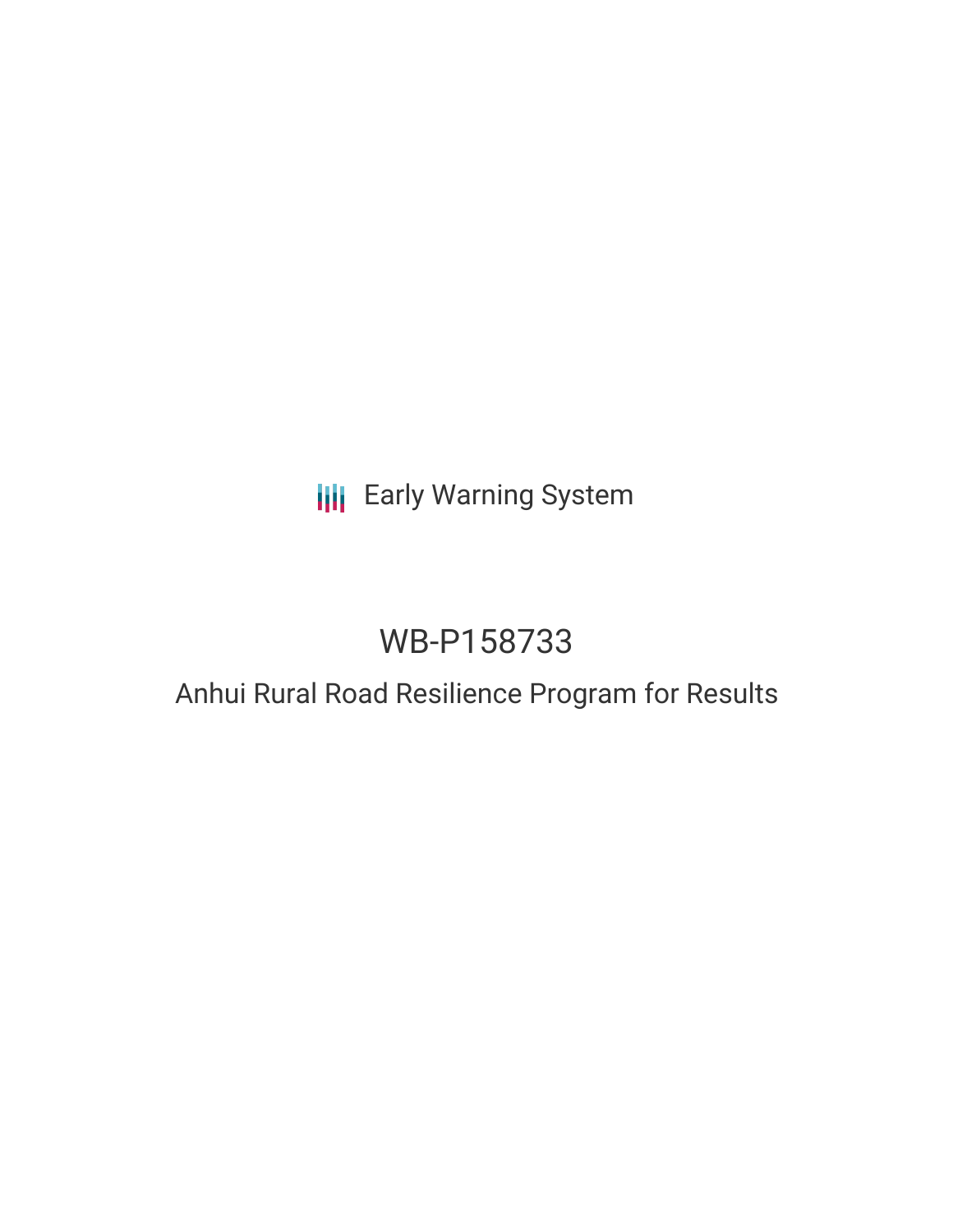

#### **Quick Facts**

| <b>Countries</b>               | China                      |
|--------------------------------|----------------------------|
| <b>Financial Institutions</b>  | World Bank (WB)            |
| <b>Status</b>                  | Active                     |
| <b>Bank Risk Rating</b>        | B                          |
| <b>Voting Date</b>             | 2018-09-27                 |
| <b>Borrower</b>                | PEOPLE'S REPUBLIC OF CHINA |
| <b>Sectors</b>                 | Transport                  |
| <b>Investment Type(s)</b>      | Loan                       |
| <b>Investment Amount (USD)</b> | \$200.00 million           |
| <b>Project Cost (USD)</b>      | \$277.78 million           |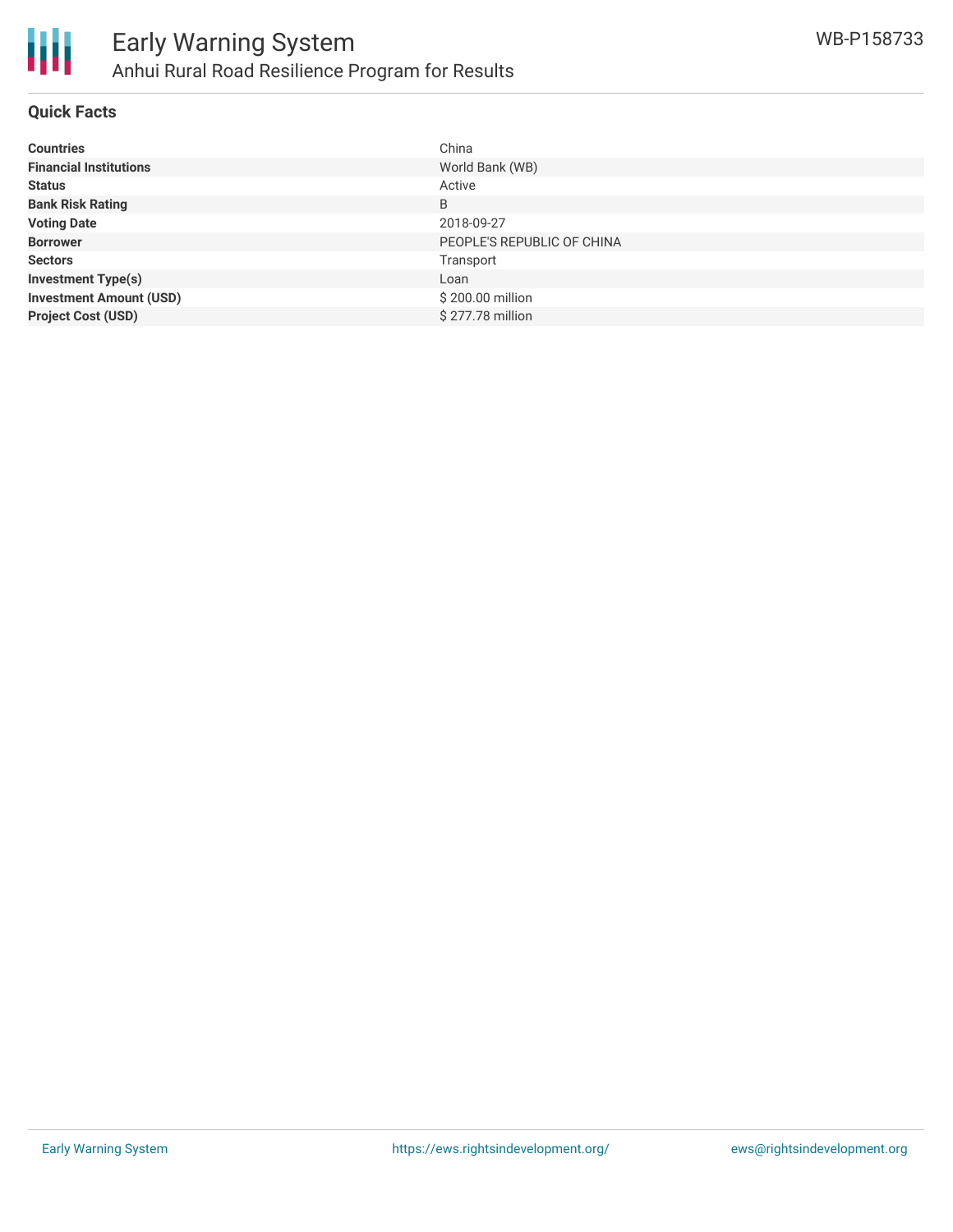

#### **Project Description**

The Anhui Rural Road Resilience Program for Results (PforR) Project aims to improve the rural road network connectivity, safety, quality, and its management of Anhui province. The PforR program will finance a portion of the government programs (10 counties out of total 56 counties, covering 12 million population). The program will provide support to five sets of activities as:

(i) the smooth traffic program and natural village road program;

- (ii) the safe road program;
- (iii) the damaged bridge improvement program;
- (iv) the road maintenance program; and
- (v) institutional capacity building program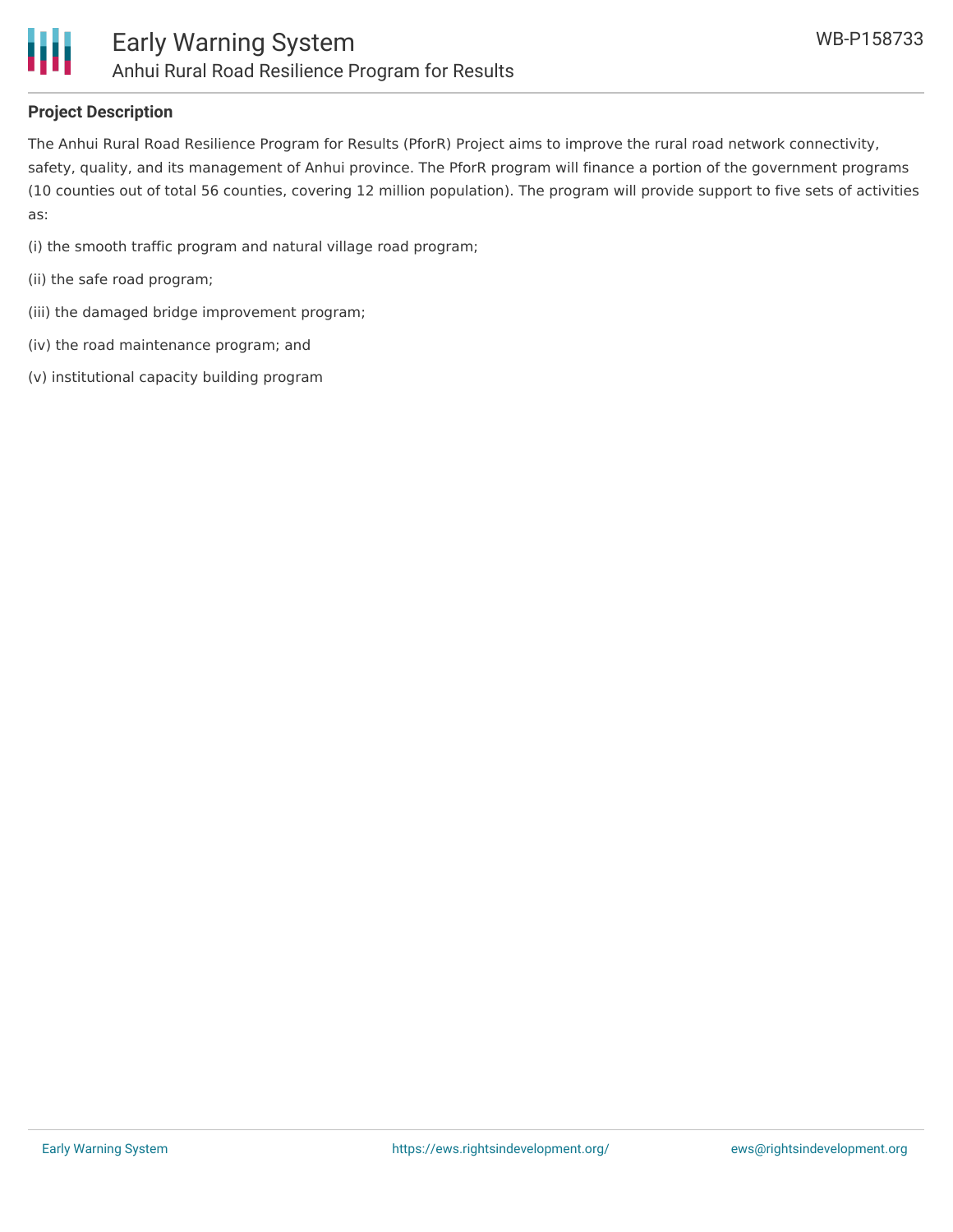

#### **Investment Description**

World Bank (WB)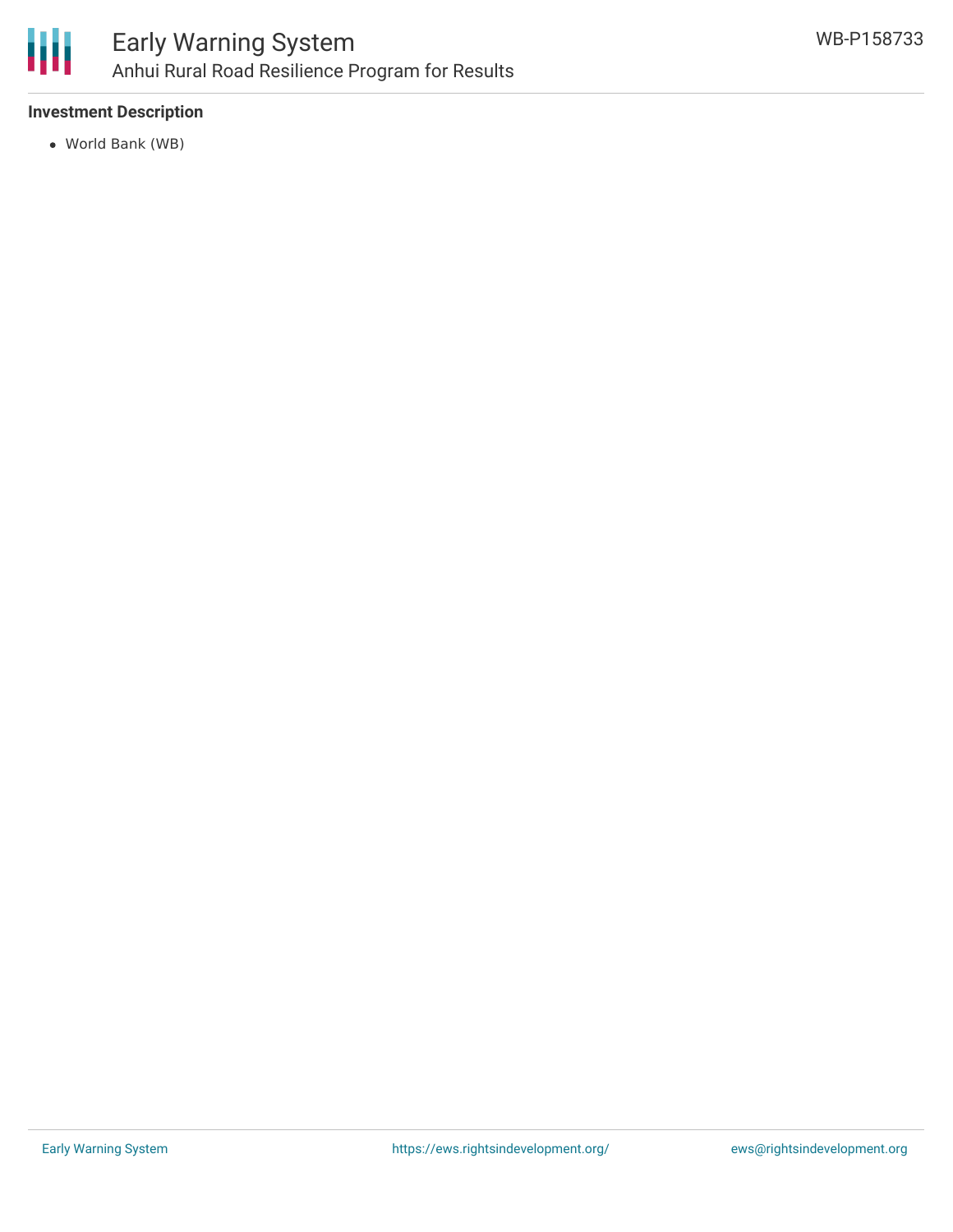

#### **Contact Information**

#### **1/World Bank**

Contact 1: Jacques Buré Title: Lead Transport Specialist Tel: 202-473-7007 Email: [jbure@worldbank.org](mailto:jbure@worldbank.org)

Contact 2: Xiaoke Zhai Title: Sr. Transport Specialist Tel: 202-247-5436 Email: [xzhai@worldbank.org](mailto:xzhai@worldbank.org)

#### **2/Borrower/Client/Recipient**

People's Republic of China Contact: Mr. Lei Zhang Title: Deputy Director Email: [zhangleimof@sina.cn](mailto:zhangleimof@sina.cn)

#### **3/Implementing Agencies**

Name of Agency: Anhui Provincial Transport Department Contact: Mr. Jie Luo Title: Director Email: [apcdpeo@vip.163.com](mailto:apcdpeo@vip.163.com)

#### **For more information contact:**

The InfoShop The World Bank 1818 H Street, NW Washington, D.C. 20433 Telephone: (202) 458-4500 Fax: (202) 522-1500 Web: <http://www.worldbank.org/infoshop>

#### ACCOUNTABILITY MECHANISM OF WORLD BANK

The World Bank Inspection Panel is the independent complaint mechanism and fact-finding body for people who believe they are likely to be or have been, adversely affected by a World Bank-financed project. If you submit a complaint to the Inspection Panel, they may investigate to assess whether the World Bank is following its own policies and procedures for preventing harm to people or the environment. You can contact the Inspection Panel or submit a complaint by emailing ipanel@worldbank.org. You can learn more about the Inspection Panel and how to file a complaint at: http://ewebapps.worldbank.org/apps/ip/Pages/Home.aspx.